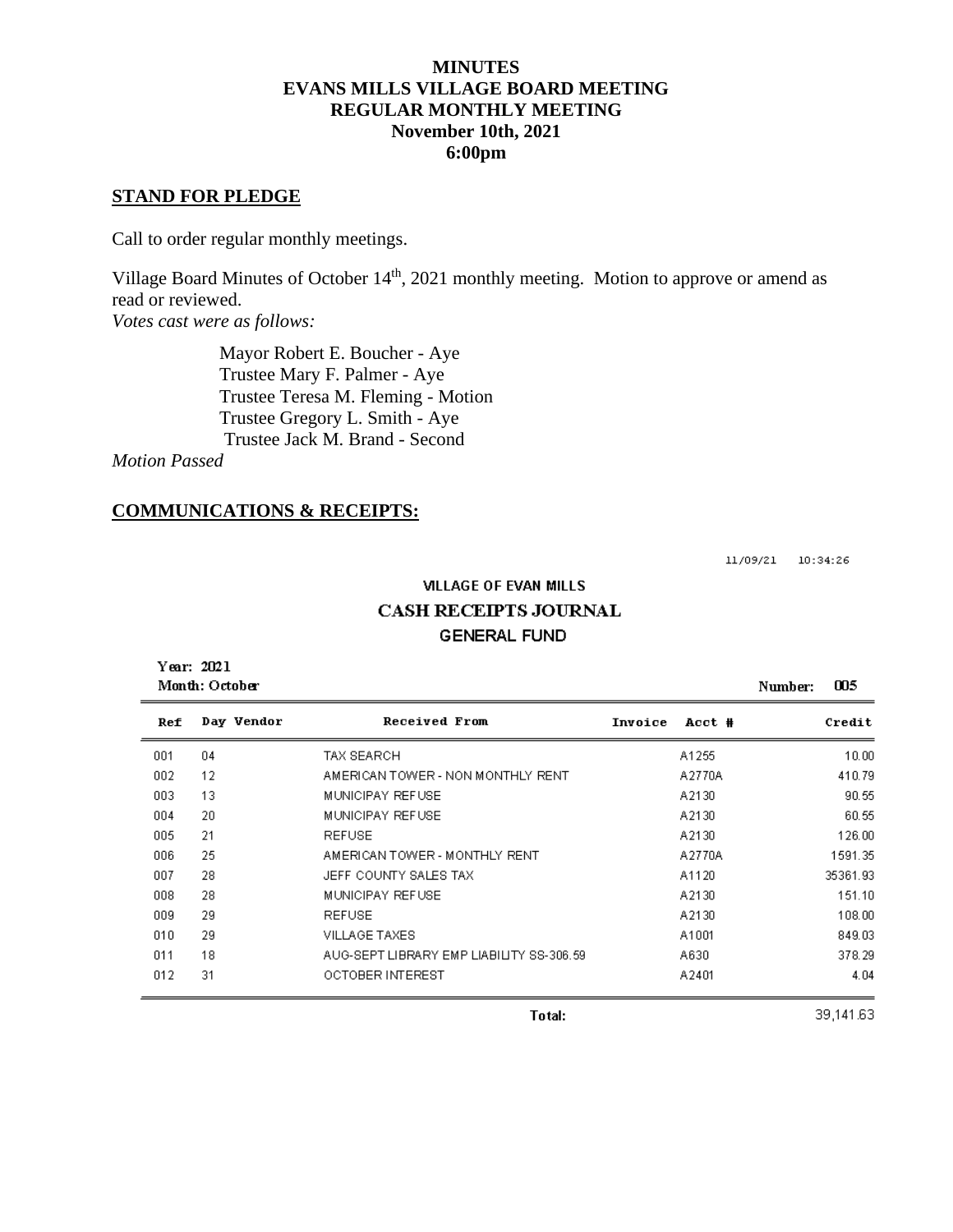# **VILLAGE OF EVAN MILLS CASH RECEIPTS JOURNAL WATER FUND**

|     | Year: 2021<br>Month: October |                            |        | 005<br>Number: |  |
|-----|------------------------------|----------------------------|--------|----------------|--|
| Ref | Day Vendor                   | Received From              | Acct # | Credit         |  |
| 002 | 05                           | <b>WATER RECIEPTS</b>      | FX2140 | 1495.04        |  |
| 003 | 21                           | WATER RECIEPTS             | FX2140 | 571.07         |  |
| 004 | 29                           | <b>WATER RECIEPTS</b>      | FX2140 | 52.82          |  |
| 005 | 31                           | OCTOBER INTEREST           | FX2401 | 0.92           |  |
| 006 | 05                           | WATER DEPOSIT PENALTY      | FX2148 | 16.42          |  |
| 007 | 21                           | <b>H2O DEPOSIT PENALTY</b> | FX2148 | 20.55          |  |
| 008 | 29                           | WATER DEPOSIT PENALTY      | FX2148 | 5.28           |  |
|     |                              | Total:                     |        | 2,162.10       |  |

#### **CASH RECEIPTS JOURNAL H20 DEBT**

|            | 29, 464.25 |                  | USDA PAYMENT | 10/05 FX200   | 0027 |
|------------|------------|------------------|--------------|---------------|------|
| 29, 464.25 |            |                  | USDA PAYMENT | 10/05 FX201   | 0028 |
|            | 1,010.65   | OCTOBER DEPOSITS |              | 10/29 FX201   | 0029 |
| 1,010.65   |            | OCTOBER DEPOSITS |              | 10/29 FX2140A | 0030 |
|            | 0.33       | OCTOBER INTEREST |              | 10/31 FX201   | 0031 |
| 0.33       |            | OCTOBER INTEREST |              | 10/31 FX2401  | 0032 |
|            |            |                  |              |               |      |

\$1,010.98

# **VILLAGE OF EVAN MILLS CASH RECEIPTS JOURNAL SEWER FUND**

Year: 2021 Month: October Number: 005 **Received From** Day Vendor Ref Invoice Acct # Credit 001  $06\,$ SEWER RECEIPTS G2120 2092.50 002 21 SEWER RECEIPTS G2120 956.25 G2120 003 29 SEWER RECEIPTS 75.00  $004\,$ OCTOBER INTEREST 31 G2401 1.14 005 SEWER DEPOSIT PENALTY 05 G2128 13.13 006 21 SEWER DEPOSIT PENALTY G2128  $30.00$ 007 SEWER DEPOSIT PENALTY G2128 29 7.50

Total:

3,175.52

# **VILLAGE TOTAL: \$ 45,490.24**

# **LIBRARY TOTAL: \$ 64.85**

# **BUSINESS - AUDITED VOUCHERS:**

**GENERAL FUND:** A motion to pay bills on audited s Abstract #6, claims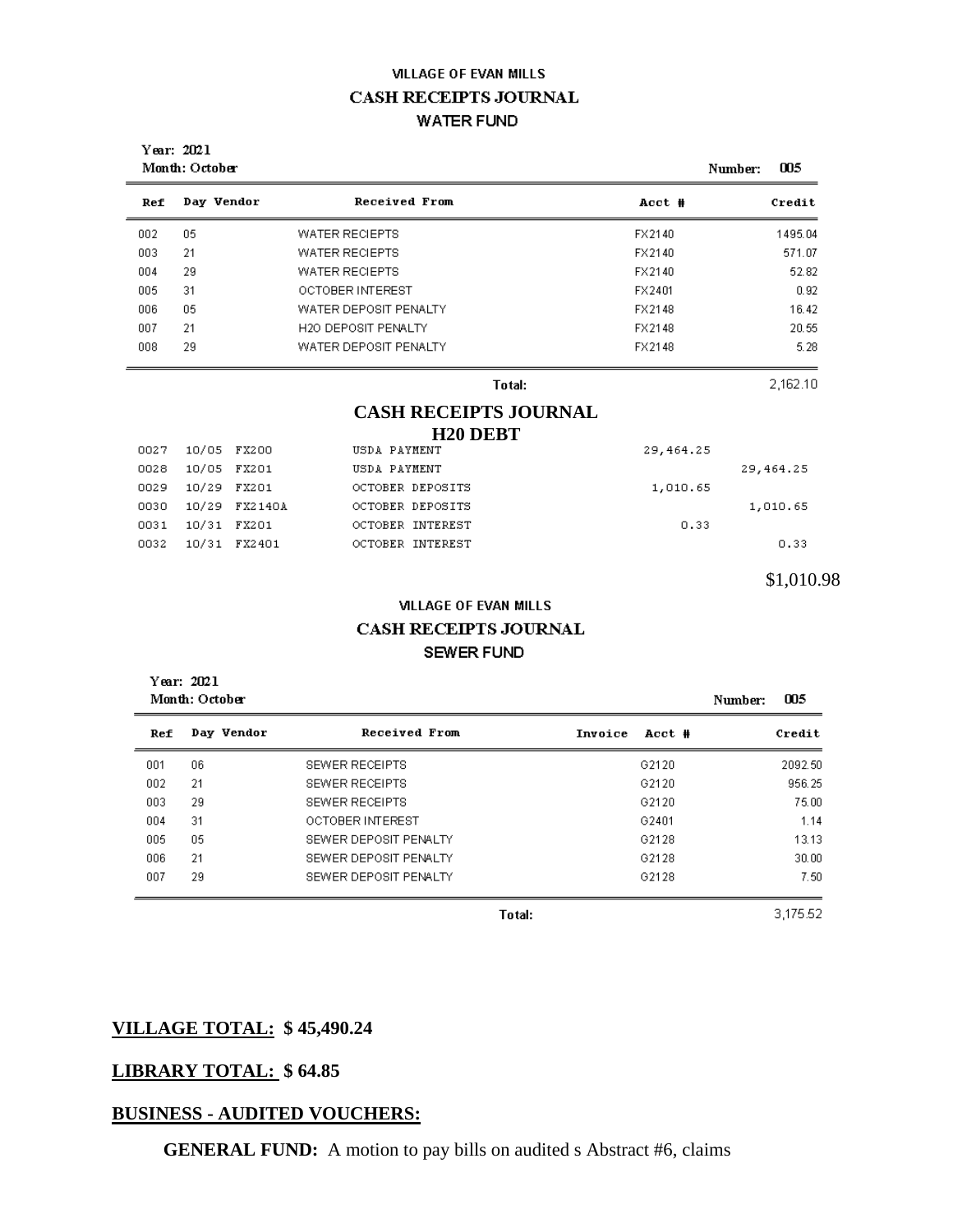*Votes cast were as follows:*

Mayor Robert E. Boucher - Aye Trustee Mary F. Palmer - Motion Trustee Teresa M. Fleming - Second Trustee Gregory L. Smith – Aye Trustee Jack M. Brand – Aye

#### *Motion Passed*

**WATER FUND:** A motion to pay bills on audited Abstract #6, claims #45-51, totaling \$3,888.24.

*Votes cast were as follows:*

Mayor Robert E. Boucher - Aye Trustee Mary F. Palmer - Motion Trustee Teresa M. Fleming - Second Trustee Gregory L. Smith – Aye Trustee Jack M. Brand – Aye

*Motion Passed*

**SEWER FUND:** A motion to pay bills on audited Abstract #6, claims #36-40, totaling \$2,002.53.

*Votes cast were as follows:*

Mayor Robert E. Boucher - Aye Trustee Mary F. Palmer - Motion Trustee Teresa M. Fleming - Second Trustee Gregory L. Smith – Aye Trustee Jack M. Brand – Aye

*Motion Passed*

*\*LIBRARY FUND: Village will submit bills on behalf of the Village Library on audited* Abstract #6*, totaling \$1,055.99. No votes to be cast.*

# **LIBRARY WINDOW QUOTE**

Cook's Plumbing Heating & Hardware has provided a quote for 3 windows totaling \$1,200.00. A motion to approve the purchase of 3 windows. *Votes cast were as follows:*

> Mayor Robert E. Boucher - Aye Trustee Mary F. Palmer - Aye Trustee Teresa M. Fleming - Second Trustee Gregory L. Smith - Aye Trustee Jack M. Brand – Motion

*Motion Passed*

# **PURCHASE EQUIPMENT**

A motion to purchase a crack sealer for the cost of \$1,500. *Votes cast were as follows:*

> Mayor Robert E. Boucher - Aye Trustee Mary F. Palmer - Motion